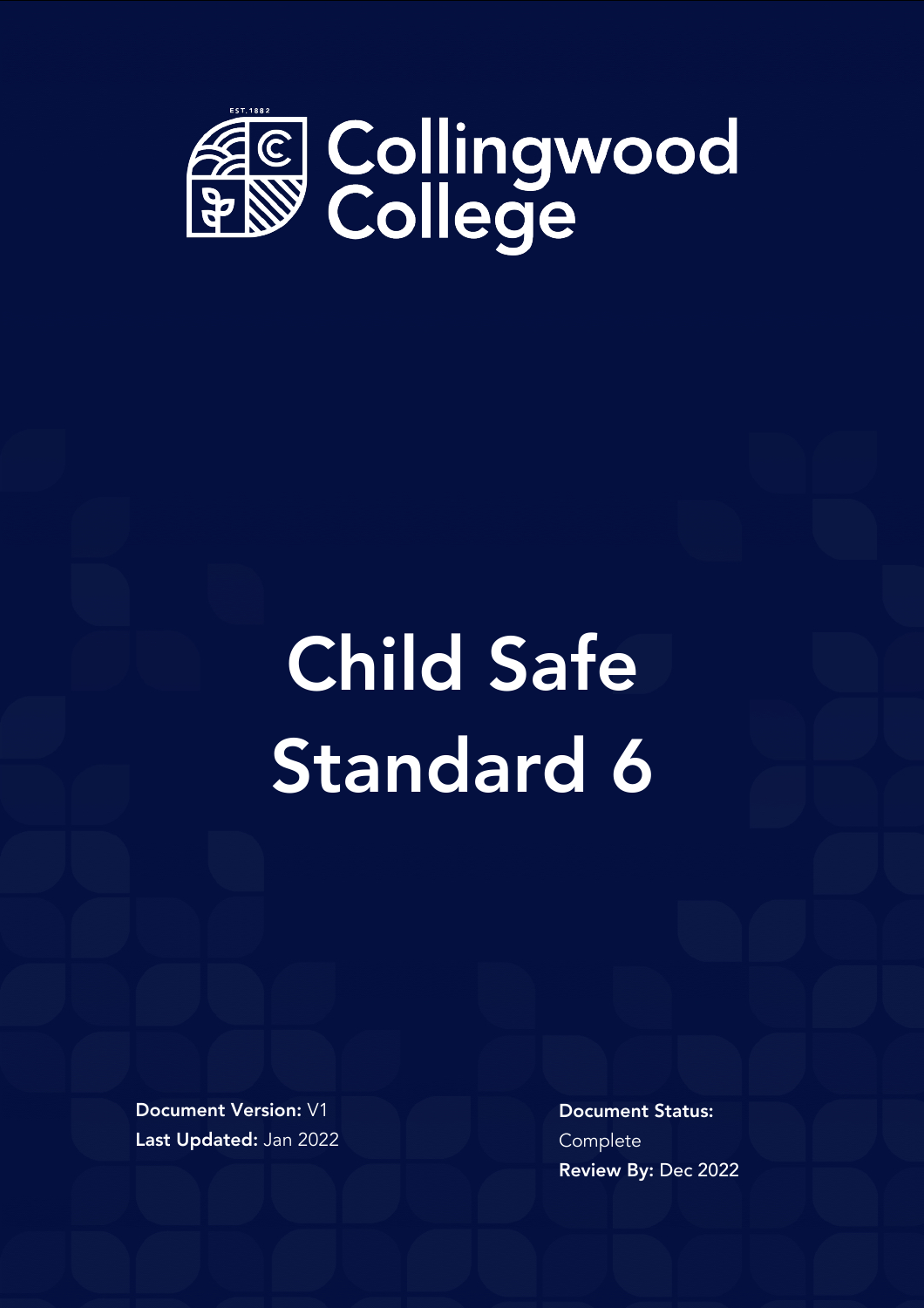

## Rationale

A key part of a risk management strategy is a risk assessment. Risk assessments can take many forms. An example is provided below. Risk assessment resources form part of the *[School Policy & Advisory Guide: Risk Management Policy](http://www.education.vic.gov.au/school/principals/spag/governance/pages/risk.aspx)*. An example is provided below to assist schools in their risk assessment.

| <b>Risk Event or</b><br>Environment                                                                                        | Existing risk<br>management<br>strategies or<br>existing controls                                        | Likelihoo<br>d | Conseque<br>nce | Current,<br>risk rating | New risk management<br>strategies or<br>treatments                                                                                                         | Who is<br>responsible?                | Target risk<br>rating |
|----------------------------------------------------------------------------------------------------------------------------|----------------------------------------------------------------------------------------------------------|----------------|-----------------|-------------------------|------------------------------------------------------------------------------------------------------------------------------------------------------------|---------------------------------------|-----------------------|
| No organisational<br>culture of child<br>safety - lack of<br>leadership, public<br>commitment and<br>frequent<br>messaging | Child safety<br>code of conduct<br><b>Strategies</b><br>developed to<br>embed culture of<br>child safety | Possible       | Severe          | <b>Extreme</b>          | Strategies to embed<br>organisational culture<br>of child safety are<br>reviewed<br>Statement of<br>commitment to child<br>safety is publicly<br>available | Principal,<br>School<br>Council Chair | Low                   |
| Inappropriate<br>behaviour is not<br>reported and<br>addressed                                                             | Child safety<br>code of conduct<br>Clear child safety<br>reporting<br>procedures                         | Unlikely       | Severe          | <b>High</b>             | Strategies to embed<br>organisational culture<br>of child safety are<br>reviewed<br>Refresher training for<br>staff – see eLearning                        | Principal,<br>School<br>Council Chair | Low                   |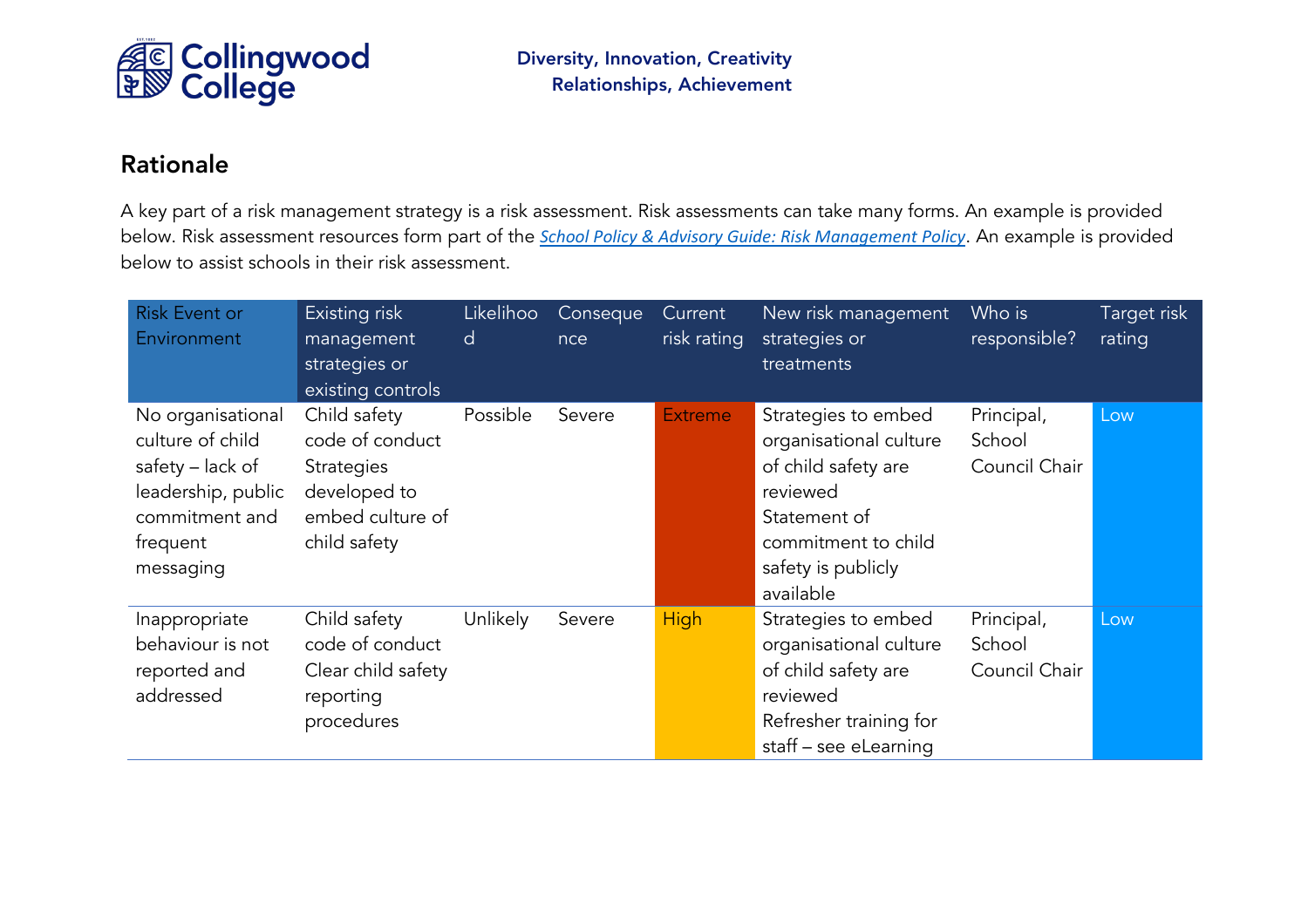

| <b>Risk Event or</b><br>Environment                                             | Existing risk<br>management<br>strategies or<br>existing controls                                                      | Likelihoo<br>d | Conseque<br>nce | Current<br>risk rating | New risk management<br>strategies or<br>treatments                                                                                        | Who is<br>responsible?                | Target risk<br>rating |
|---------------------------------------------------------------------------------|------------------------------------------------------------------------------------------------------------------------|----------------|-----------------|------------------------|-------------------------------------------------------------------------------------------------------------------------------------------|---------------------------------------|-----------------------|
|                                                                                 | Performance<br>management<br>procedures                                                                                |                |                 |                        | mandatory reporting<br>module                                                                                                             |                                       |                       |
| Unquestioning<br>trust of long term<br>employees and<br>contractors or<br>norms | <b>Strategies</b><br>developed to<br>embed culture of<br>child safety<br>Clear child safety<br>reporting<br>procedures | Possible       | Major           | <b>High</b>            | Refresher training for<br>staff - see eLearning<br>mandatory reporting<br>module                                                          | Principal,<br>School<br>Council Chair | Low                   |
| Recruitment of an<br>inappropriate<br>person                                    | WWCC or<br>Victorian<br>Institute of<br>Teaching<br>registration                                                       | Unlikely       | Major           | <b>Medium</b>          | Processes updated to<br>require:<br>Criminal history search<br>Pre-employment<br>reference check<br>includes asking about<br>child safety | Principal,<br>School<br>Council Chair | Low                   |
| Engagement with<br>children online                                              | Child safety<br>code of conduct<br><b>Strategies</b><br>developed to                                                   | Possible       | Moderate        | <b>Medium</b>          | Train students and<br>staff to detect<br>inappropriate<br>behaviour                                                                       | Principal,<br>School<br>Council Chair | Low                   |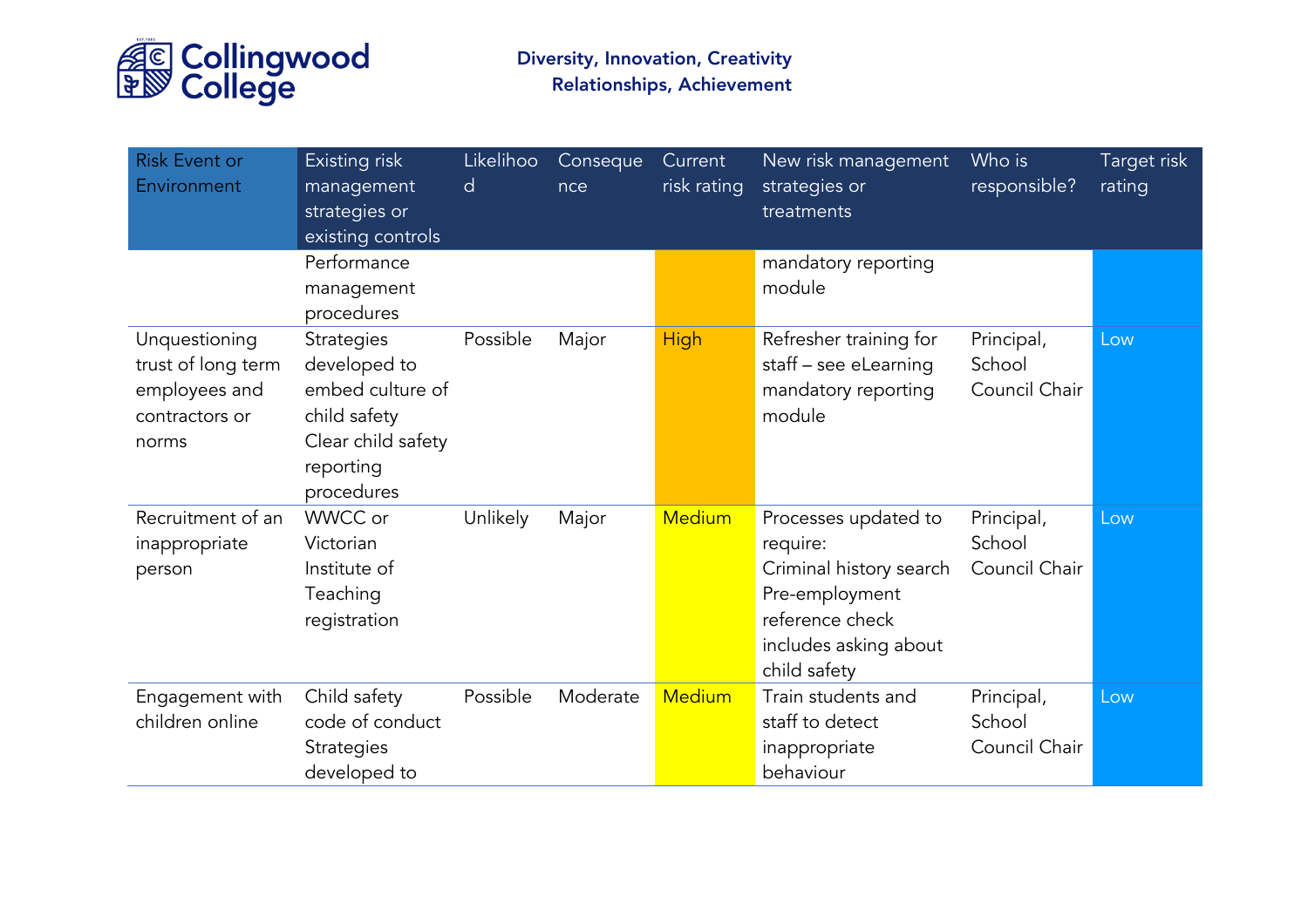

| <b>Risk Event or</b><br>Environment                              | Existing risk<br>management<br>strategies or<br>existing controls                                                                                         | Likelihoo<br>d | Conseque<br>nce | Current<br>risk rating | New risk management<br>strategies or<br>treatments                                                                                      | Who is<br>responsible?                | Target risk<br>rating |
|------------------------------------------------------------------|-----------------------------------------------------------------------------------------------------------------------------------------------------------|----------------|-----------------|------------------------|-----------------------------------------------------------------------------------------------------------------------------------------|---------------------------------------|-----------------------|
|                                                                  | embed culture of<br>child safety                                                                                                                          |                |                 |                        | Ensure appropriate<br>settings on all student<br>technologies                                                                           |                                       |                       |
| Unknown people<br>and environments<br>at excursions and<br>camps | Child safety<br>code of conduct<br><b>Strategies</b><br>developed to<br>embed culture of<br>child safety<br>Clear child safety<br>reporting<br>procedures | Unlikely       | Moderate        | <b>Medium</b>          | Assessment of new or<br>changed environments<br>for child safety risks<br>Ensure Code and<br>strategies apply in all<br>school contexts | Principal,<br>School<br>Council Chair | Low                   |
| Ad-hoc<br>contractors on the<br>premises (e.g.,<br>maintenance)  | Child safe<br>environments<br>Information and<br>awareness for<br>visitors, staff,<br>volunteers and<br>contractors<br>Adequate<br>monitoring             | Unlikely       | Moderate        | <b>Medium</b>          | Refresher training for<br>frequent contractors                                                                                          | Principal,<br>School<br>Council Chair | Low                   |